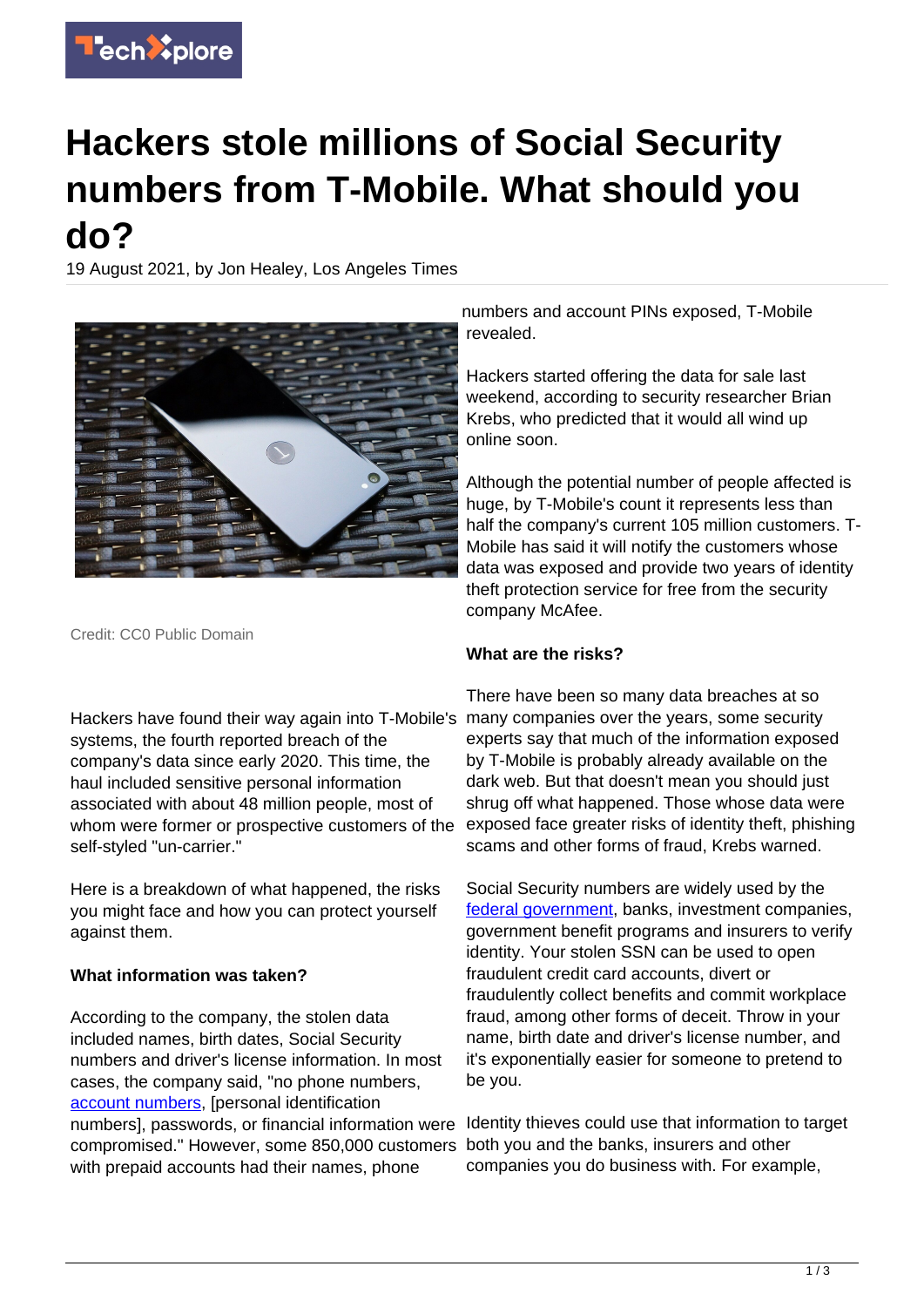

they could use it to make phishing emails seem more realistic, helping to persuade you to give up additional sensitive information such as a password or PIN. Or they could use it to dupe your bank into letting them change the password on your account, giving them access to your money.

For those whose phone numbers were also exposed, there's at least one more malign possibility: a SIM-swap attack. That's where someone persuades your [mobile phone company](https://techxplore.com/tags/mobile+phone+company/) to transfer your number to a different device, which he or she then uses to try to break into the accounts that you've tied to your phone number. It's increasingly common for people to use their mobile numbers as a way to verify their identity—for example, when they log into their online banking account, or when they want to reset their password. But that convenience can backfire if your number is On the plus side, [two-factor authentication](https://techxplore.com/tags/two-factor+authentication/) is hijacked, then used to impersonate you online.

## **How do you protect yourself?**

The single best thing to do is to put a freeze on your credit files, which will prevent anyone from opening a new account. It's free to place a freeze and to lift it for your own needs. But you have to contact each of the three major credit bureaus individually, which you can do online. Krebs also suggests freezing the credit files maintained by a handful of smaller, specialized agencies. You should also check your credit score regularly, which is a good way to detect fraud after it happens.

Credit- and identity-monitoring services, which typically carry a monthly fee, can also help reveal the work of identity thieves. They provide tools to prevent you from phishing and other forms of hacking combined with scanning services that look for your Social Security [number](https://techxplore.com/tags/number/) or email address in places online where it doesn't belong.

Meanwhile, T-Mobile has set up a website suggesting more steps people can take to guard against fraud. Anyone with a smartphone would be wise to take them:

> • Create a PIN for your mobile phone account to provide an extra layer of security against unauthorized changes in your account, such

as a malicious SIM swap. If you're a T-Mobile customer and you have a PIN, set a new one.

- Activate T-Mobile's "account takeover protection" feature, which an extra layer of protection on top of the PIN. Verizon goes further, automatically blocking SIM swaps by shutting down both the new device and the existing one until the account holder weighs in with the existing device.
- Change the password you use to get into your mobile phone **[account](https://techxplore.com/tags/account/)** online. Changing passwords periodically is a good practice for all your accounts. And if you have trouble remembering dozens of passwords, try a password manager app that can keep track of them for you.

becoming the standard online, and that's improving security across the web. But too many sites encourage you make that second factor a text to your **phone number**, which encourages SIM swap fraud. Wherever possible, use an authentication app instead.

2021 Los Angeles Times. Distributed by Tribune Content Agency, LLC.